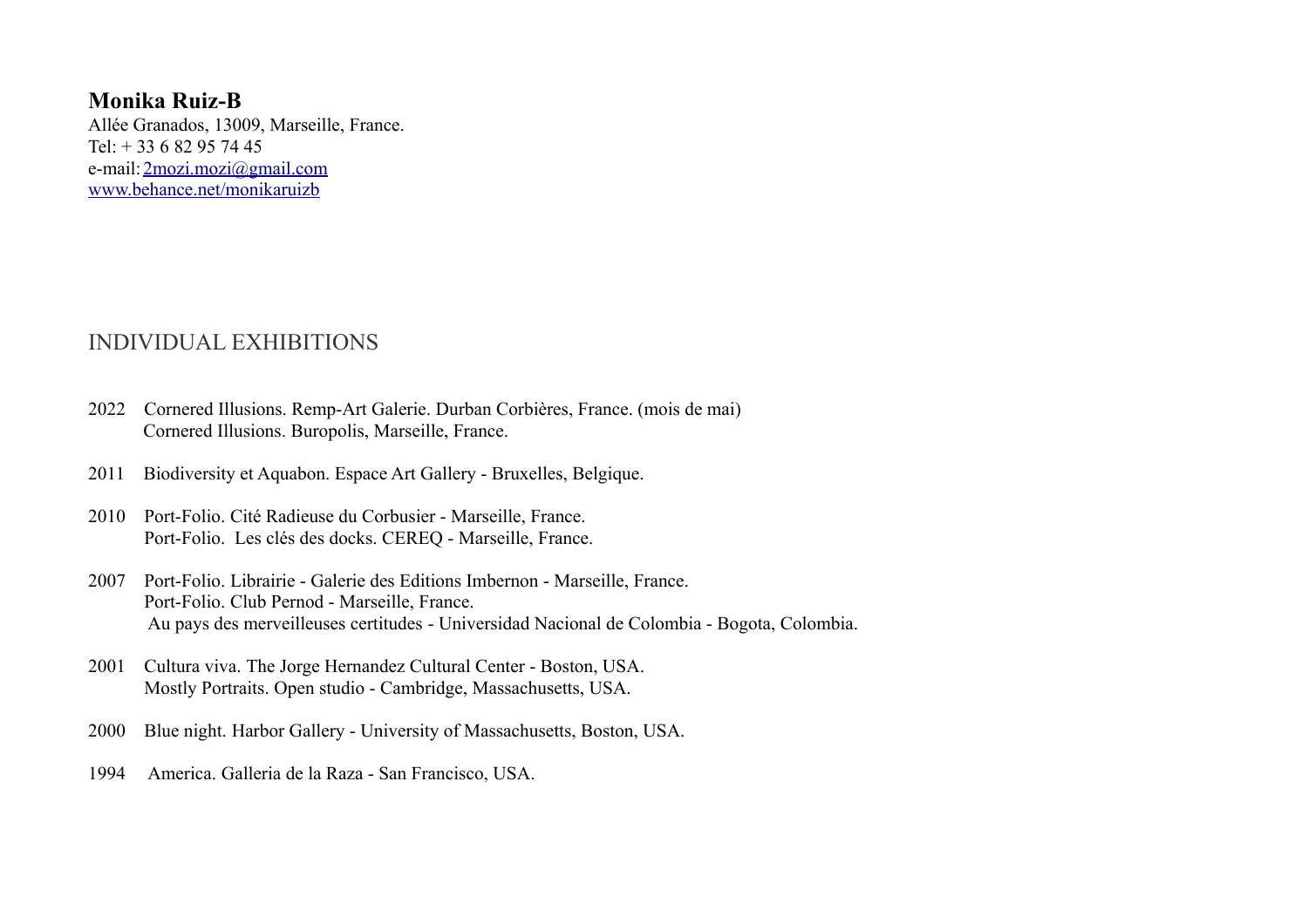# GROUP EXHIBITIONS (Selection)

- 2022 Borders without limits. Paris France.
- 2021 Observer l'évolution des paysages dans le temps depuis le GR2013. Marseille,France Cornered Illusion. FMOFA, Tampa, FL, USA. Red River, Good Memories, Until tomorrow. Capital Cultural House Exhibition Going to Paradise. Buropolis, Marseille, France
- 2020 Borders,Home Covid19, UPAG, Tampa.USA Borders without Limits."YOU ARE HERE"Exhibiting artists selected from the [@katmapped](https://www.instagram.com/katmapped/) International Open Call. Borders without Limits.Florida Museum of Photographic Arts, Tampa, FL, USA. Borders without Limits.Fermé le lundi, Marseille, France. Going to Paradise. Centre de Fotografia, Isla Bonita,Espagne
- 2019 Going to Paradise. Fotonovembre International photography Biennial. Atlantic Group.Tenerife, Espagne. Going to Paradise. UPA gallery, Florida Museum of Photographic Arts, Tampa, FL, USA. Preservation de la planete. Cultures Nomades, Arles, France. Refuge-{es}. La Nuit de la Roquette, Arles, France. Matisos. Sundial gallery, St Petersburg, FL, USA.
- 2018 Matisos. UPA Gallery, Florida Museum of Photography, Tampa, FL, USA. Biodiversity. Cultures Nomades, Mee too. Arles, France. Matisos. Artemesia, Barcelona, Espagne. Black Thinking. #DC18 Downtown Chiado Contemporary Exhibition. Lisbonne, Portugal.
- 2017 Refuge-{es}. Fotonovembre International photography Biennial. Atlantic Group.Tenerife, Espagne. Biodiversity, DER GREIF, Guest-Room, July. Refuge-{es}. Florida Museum of Photographic Arts. Tampa, FL, USA. Le sacrifice d'Abraham, Biodiversity .DER GREIF, Guest Room. Des Recombinants. ART-O-RAMA, Foire internationale d'Art Contemporain de Marseille, France. Femmes. Rencontres photographiques de Cassis 3ème édition, Cassis, France.
- 2016 4H du matin. Ecole Axe Sud. Marseille. France Image Latente. Florida Museum of Photographic Arts. Tampa, FL, USA.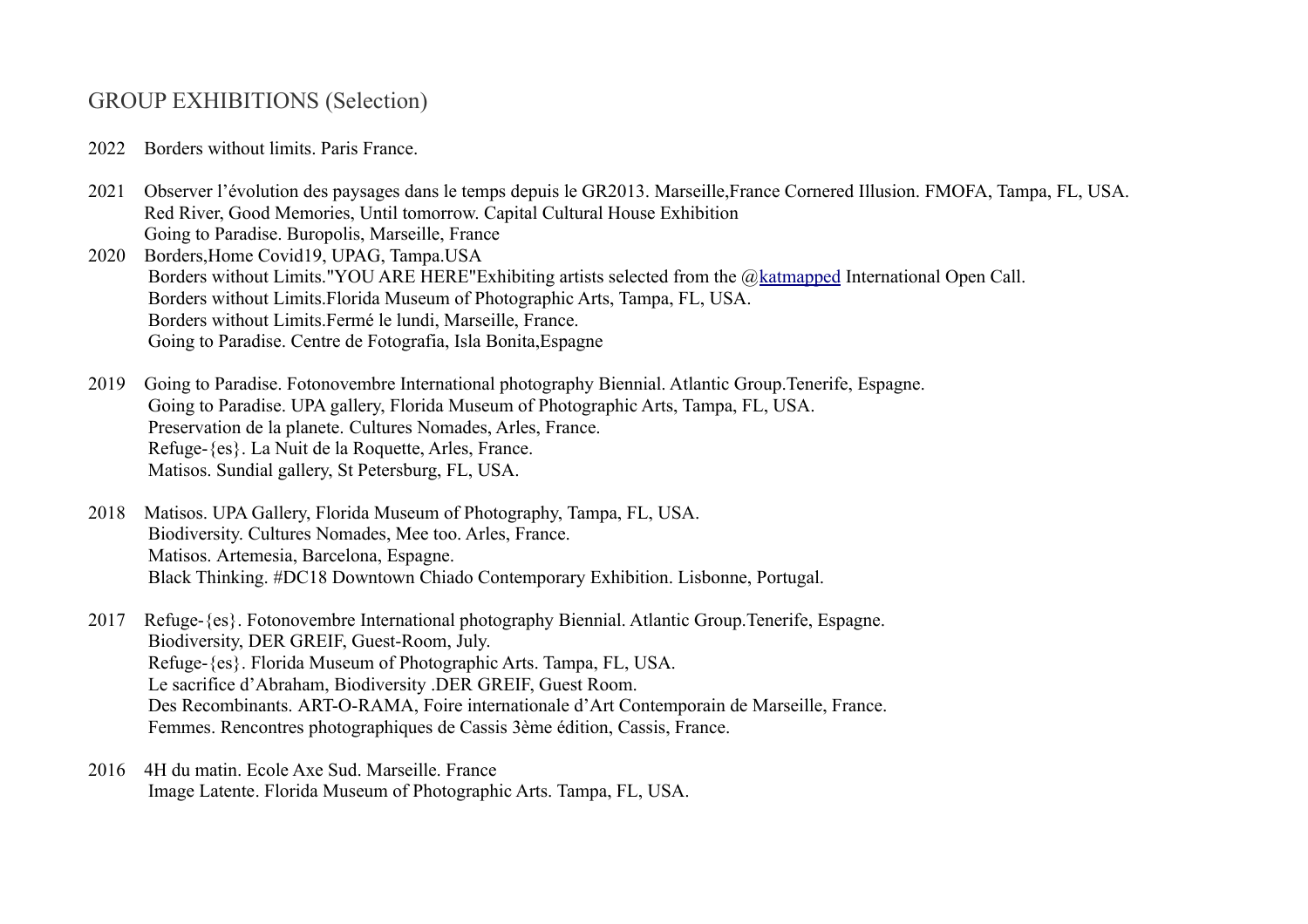- 2015 À la manière de..Francis Bacon. Fotonoviembre Internatinal Photography Biennial. Tenerife,Espagne. Image Latente. UPA Gallery. Saint Petesburg, FL, USA. Aquabon. Photo Aix 2015, Regatrdss Croisés et les Parcours. Aix-en-Provence, France. Biodiversity et Les Gitans de Douchy. Keo. Albi, Fance. Division. FotografiaEuropea, circuit OFF. Reggio Emilia. Italie. J'aimerais tant voir Syracuse. Musée Départemental Arles Antique. Arles. France Les Gitans de Douchy. 1ère édition des Rencontres Photographiques de Cassis. France. 2014 Marche de Noël. L'Espace GT and Mundart. Marseille. France. Time is coming and Until tomorrow. Siel de Paris/Digigraphy. Paris. France. A la manière de.. Francis Bacon.Exposition collective. Axe Sud. Marseille.France.
	- The Douchy Gipsy Community.Head ON photo festival. Home735- Sydney, Australia.
	- Biodiversity. Rencontre de la Photo 2014 -Chabeuil. France. September

Blue Regard. Exposure. See.me 2014.USA

- 2013 Art Takes Miami.See.me.Scope Miami Beach 2013. -Miami, FL.USA. Aquabon. XII Fotonoviembre International Photography Biennial. Atlantic Group. -Tenerife, Spain. 1972 and the world turns. (72 subject matter of the exhibition). La Tangente Gallery and GT – Marseilles, France. J'habite ICI. Photo contest proposed for 14UNIS and Marseille-Provence 2013-Aix-en-Provence, Trets, Rousset, Marseilles, France. Reflejo de si y Aquabon. Photographic meetings of Salaisien - Salaisien sur Sanne, France. Il était une fois. Slideluckportland. -Portland, OR, USA. Biodiversity. Fotografia Europea 013 Reggio Emilaia.Italie. Biodiversity. Exhibition "De Anima". Consulate of de Colombia - Paris, France. Mist. Comtemporary Art Gallery (GAC) - Annonay, Francia. The story of the creativitie. See.me Exhibition Space -Long Island city, NY. USA. 02 / 13x13 26 artists, 26 frames. La Tangente-nómada Gallery by the Alter Off 2013 - Marseilles, France . Au pays des merveilles. Le Kawawatei - Marseilles, France.
- 2011 En el país de las certezas maravillosas y Porfolio. Expo-sale of the association "De l' or dans les mains"- Marseille, France. Imagen latente. La Roquette - Arles, France. Surgimiento de Centauro. Centaur Theatre - Marseilles, France. Surgimiento de Centauro. Quadrissimo Gallery - Marseilles, France. Biodiversity and Aquabon. Oldest Gallery CampoCampo and Auction house – Antwerp, Belgium.
- 2010 Porfolio. Corbusier's Radiant city Marseilles, France.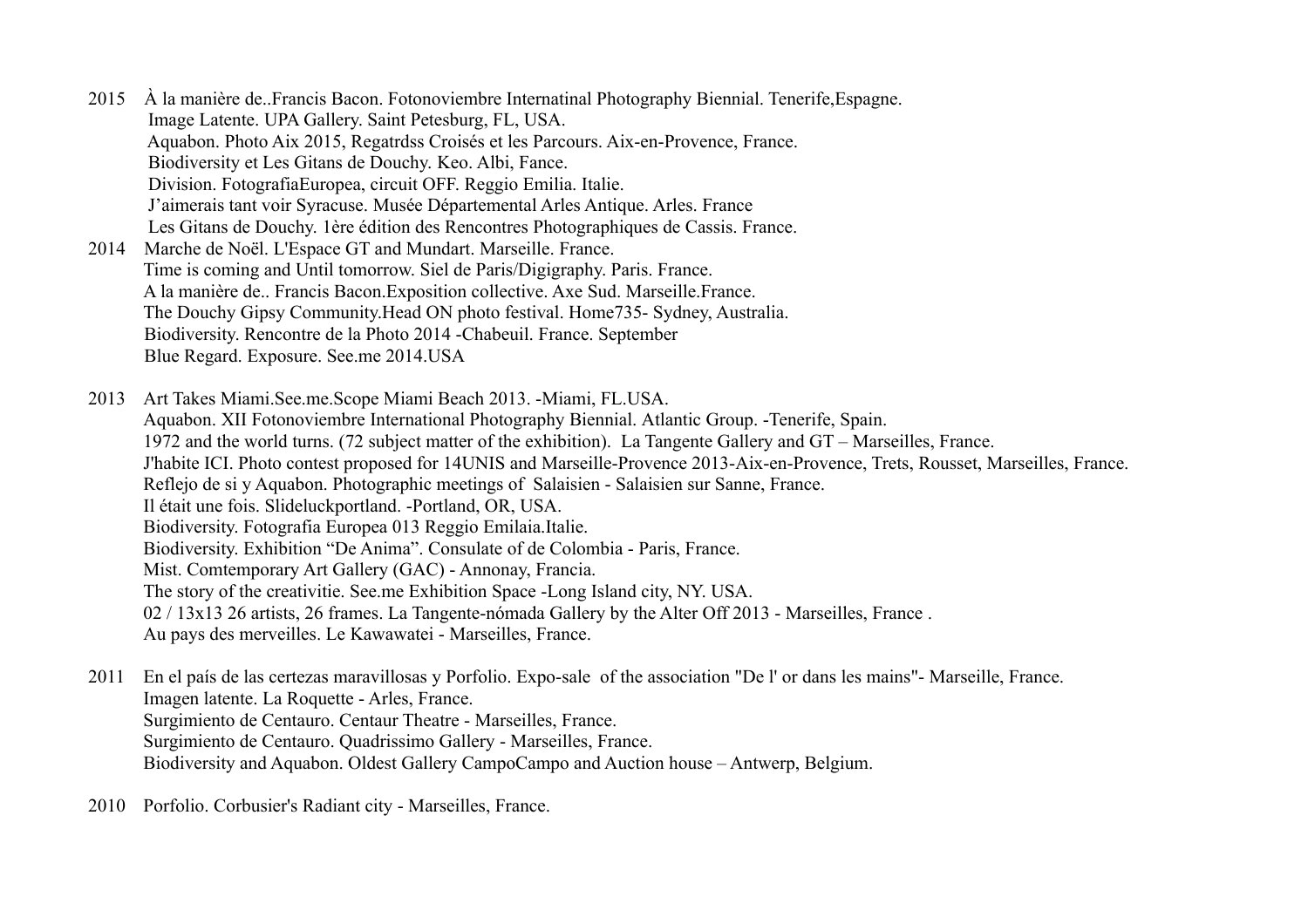Images of Marseille. Participationn slideshows. Festival street photography " Melón rouge " - Phnom Penh, Cambodgia. The keys of the docks. CEREQ - Marseille, France.

- 2007 Images of Boston. FêtArt Univers Gallery París, France. Porfolio. Bookshop Gallery of theEdición Imbernon – Marseilles, France. Porfolio. Club Pernod - Marseilles, France.
- 2003 Au pays des merveilles. National University of Colombia-Bogota,Colombia.
- 2001 Cultura viva. The Jorge Hernandez Cultural Center Boston, MA. USA. Mostly Portraits. Open studio- Cambridge, MA. USA.
- 2000 Blue Night. Harbor Gallery University of Massachusetts, MA. USA.
- 1997 Nulle par ailleurs. Laureate of the price of the juror ILFORD 97.France. Mémoire gustative, Noailles and Belsunce. Gallery Grands Bains Duches de la Plain – Marseille, France. Ilustration de la parole. Gallery Grands Bains Duches de la Plain – Marseille, France. Ports. Festival Voies OFF – Arles, France. Self-portrait. Gallery Là-Bas – Marseille, France. Vie d'ici, Vue de là. Library Méjanes -Aix-en-Provence, France. Vie d'ici, Vue de là. Regional Center of Photography – Douchy-les-Mines, France.
- 1996 Reason to smile. Participation and contribution to the accomplisment of Jochen and Esther GERZ's book Arles, France. Numerical Sablitude. Gallery Susini -Aix-en-Provence, France.
- 1994 Déclination du pixel. School of Fines Arts Aix-en-Provence, France.
- 1992 America. Raza Gallery -San Francisco, CAL. USA.

#### RESIDENCES

2022 Le Mentorat ENSP, Arles 1999 Nantucket Island (NISDA) 1995 La Raza Gallery .San Francisco